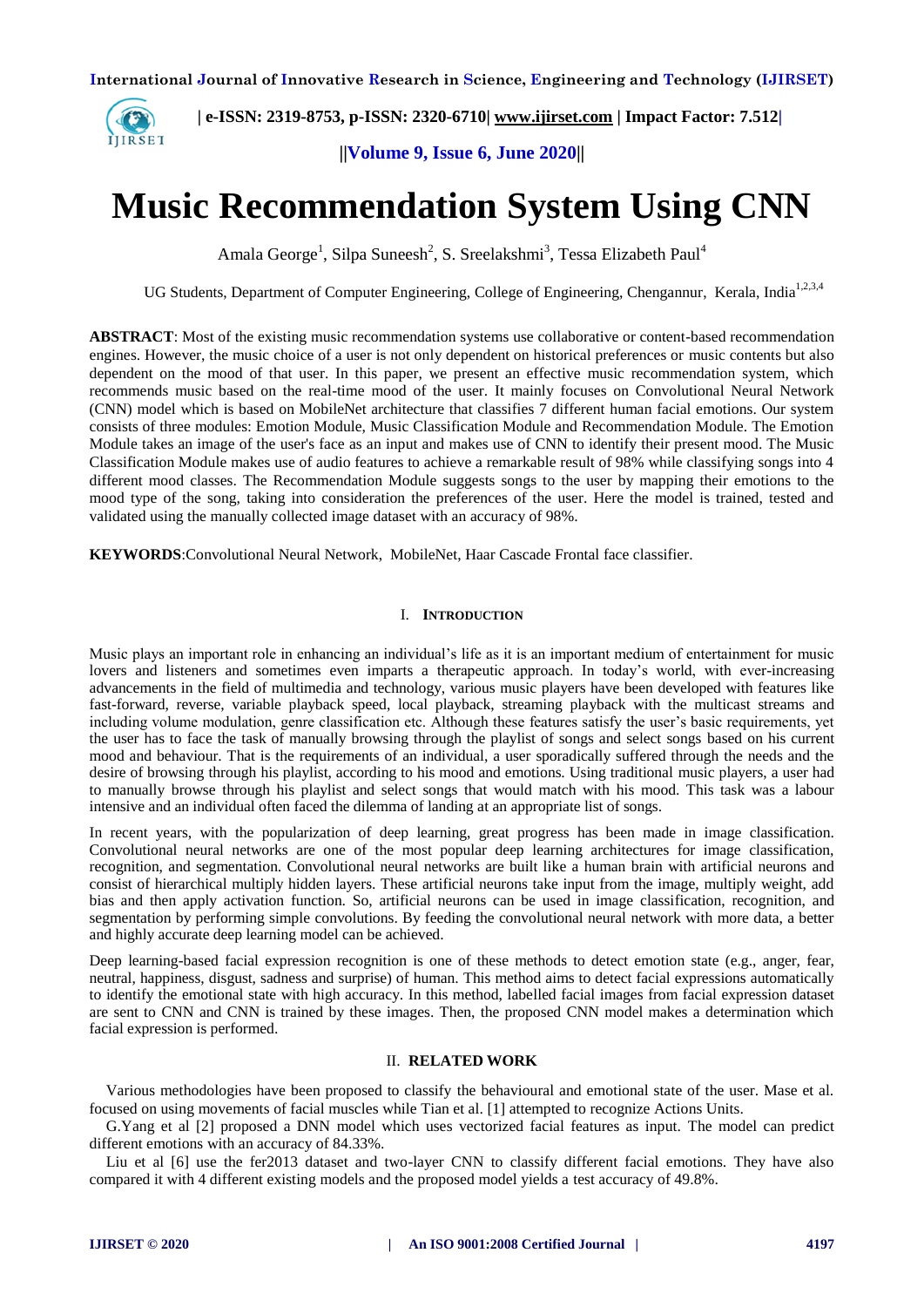

.

# **| e-ISSN: 2319-8753, p-ISSN: 2320-6710| [www.ijirset.com](http://www.ijirset.com/) | Impact Factor: 7.512|**

# **||Volume 9, Issue 6, June 2020||**

Determination of the emotion expressed by the audio piecehas been performed based on the Arousal-Valence model ofemotion proposed by Thayer [3]. This model suggests that the emotion of a song is accurately expressed as a combination of two factors - the arousal, or energy of the song, and the valence, or stress of the same piece. A high valence indicates a positive emotion, while a low value represents a negative Vibe.

Another method for music mood classification is using acoustic features like tempo, pitch and rhythm to identify the sentiment conveyed by the song. This method involves extracting a set of features and using those feature vectors to find patterns characteristic to a specific mood [4], [5].

#### III. **METHODOLOGY**

In this paper, we proposed a music recommendation system based on CNN (MobileNet architecture) for facial expression detection to recommend corresponding songs based on the user's mood. The whole system is fragmented into three modules: Emotion Module, Music Classification Module and Recommendation Module.

#### *1. EMOTION MODULE*

This module deals with the usage of the convolutional neural network which uses a MobileNet architecture and Haar Cascade Frontal face classifier which is used to detect the presence of face and extract the features needed to form a pattern that matches the facial expression. The CNN is trained manually for the classification of 7 emotion states (happy, sad, surprise, angry, disgust, fear, neutral) with an accuracy of 98%.

#### *a) MobileNet Architecture*

The core layer of MobileNet is depthwise separable filters, named as Depthwise Separable Convolution. The network structure is another factor to boost the performance. Finally, the width and resolution can be tuned to the trade-off between latency and accuracy. Depthwise separable convolutions which are a form of factorized convolutions which factorize a standard convolution into a depthwise convolution and a  $1\times11\times1$  convolution called a pointwise convolution. In MobileNet, the depthwise convolution applies a single filter to each input channel. The pointwise convolution then applies a  $1\times11\times1$  convolution to combine the outputs the depthwise convolution.

| Table 1. MobileNet Body Architecture |                                      |                                      |
|--------------------------------------|--------------------------------------|--------------------------------------|
| Type / Stride                        | <b>Filter Shape</b>                  | <b>Input Size</b>                    |
| Conv $/s2$                           | $3 \times 3 \times 3 \times 32$      | $\overline{224} \times 224 \times 3$ |
| Conv dw $/s1$                        | $3 \times 3 \times 32$ dw            | $112 \times 112 \times 32$           |
| Conv/s1                              | $1 \times 1 \times 32 \times 64$     | $112 \times 112 \times 32$           |
| Conv dw $/s2$                        | $3 \times 3 \times 64$ dw            | $112 \times 112 \times 64$           |
| Conv $/s1$                           | $1 \times 1 \times 64 \times 128$    | $56 \times 56 \times 64$             |
| Conv dw $/s1$                        | $3 \times 3 \times 128$ dw           | $56 \times 56 \times 128$            |
| Conv $/s1$                           | $1 \times 1 \times 128 \times 128$   | $56 \times 56 \times 128$            |
| Conv dw $/s2$                        | $3 \times 3 \times 128$ dw           | $56 \times 56 \times 128$            |
| Conv $/s1$                           | $1 \times 1 \times 128 \times 256$   | $28 \times 28 \times 128$            |
| Conv dw / s1                         | $3 \times 3 \times 256$ dw           | $28 \times 28 \times 256$            |
| Conv / s1                            | $1 \times 1 \times 256 \times 256$   | $28\times28\times256$                |
| Conv dw / s2                         | $3 \times 3 \times 256$ dw           | $28 \times 28 \times 256$            |
| Conv $/s1$                           | $1 \times 1 \times 256 \times 512$   | $14 \times 14 \times 256$            |
| Conv dw / s1<br>$5\times$            | $3 \times 3 \times 512$ dw           | $14 \times 14 \times 512$            |
| Conv / $s1$                          | $1 \times 1 \times 512 \times 512$   | $14 \times 14 \times 512$            |
| Conv dw $/s2$                        | $3 \times 3 \times 512$ dw           | $14 \times 14 \times 512$            |
| Conv / $s1$                          | $1 \times 1 \times 512 \times 1024$  | $7 \times 7 \times 512$              |
| Conv dw $/s2$                        | $3 \times 3 \times 1024$ dw          | $7 \times 7 \times 1024$             |
| Conv / $s1$                          | $1 \times 1 \times 1024 \times 1024$ | $7 \times 7 \times 1024$             |
| Avg Pool / s1                        | Pool $7 \times 7$                    | $7 \times 7 \times 1024$             |
| FC/s1                                | $1024 \times 1000$                   | $1 \times 1 \times 1024$             |
| Softmax / s1                         | <b>Classifier</b>                    | $1 \times 1 \times 1000$             |



(a) Standard Convolution Filters



(b) Depthwise Convolutional Filters



(c)  $1 \times 1$  Convolutional Filters called Pointwise Convolution in the con text of Depthwise Separable Convolutio

## *b) Dataset Details*

The dataset for the proposed model includes 7 different facial emotions (happy, sad, surprise, angry, disgust, fear, neutral). These are collected manually using a 48 MP camera. Each image has a pixel size of 1920 x 2560. The dataset split is shown in Table 2. Each class consists of the same number of training samples so that they are not biased. There is a total of 21000 images corresponding to these emotions. The breakdown of the images is as follows: happy with 3000samples, sad with3500 samples, neutral with1500 samples, angry with 4000 samples, surprise with 2000 samples, disgust with 2500 samples and fear with 2500 samples.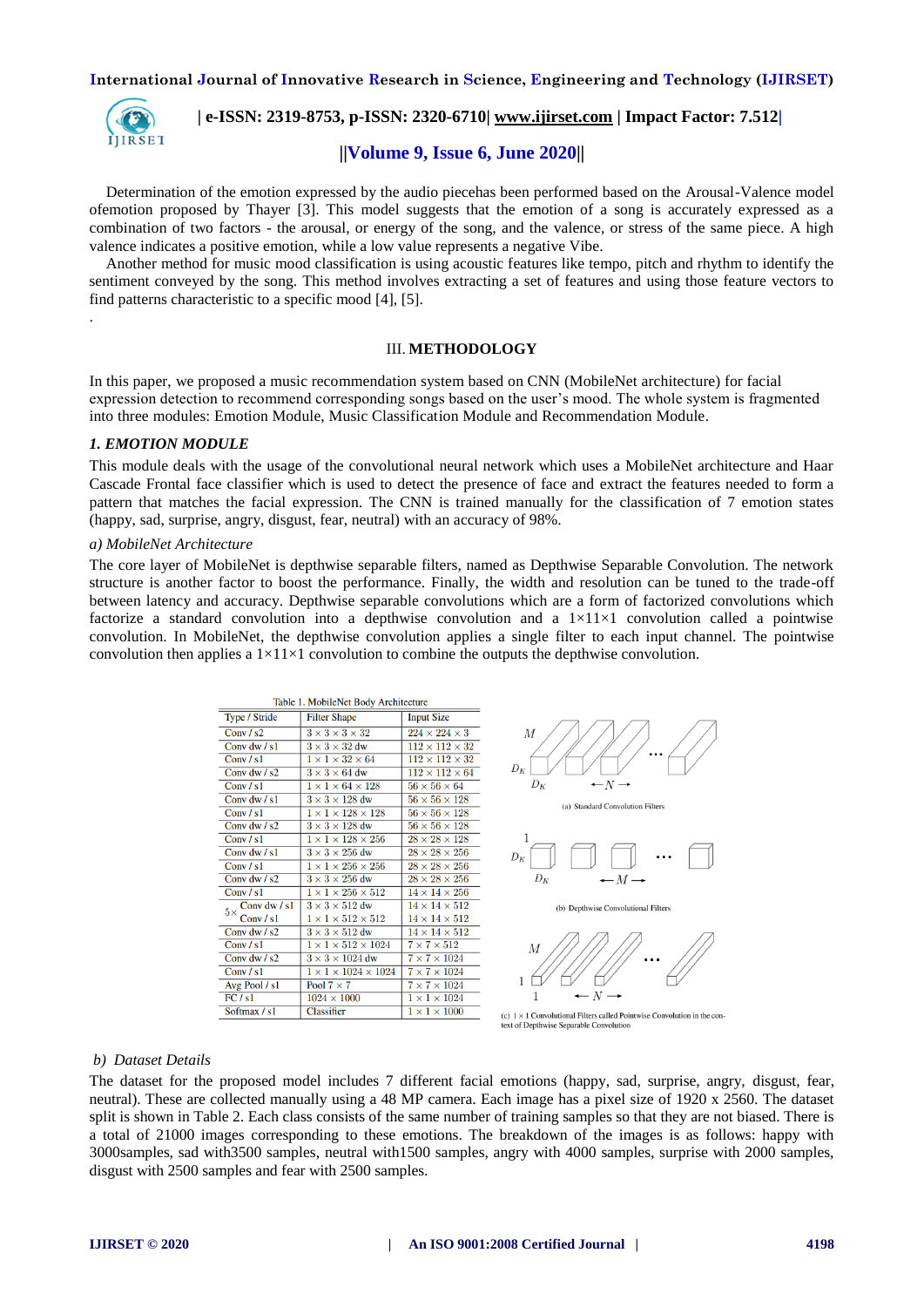

# **| e-ISSN: 2319-8753, p-ISSN: 2320-6710| [www.ijirset.com](http://www.ijirset.com/) | Impact Factor: 7.512|**

# **||Volume 9, Issue 6, June 2020||**

| Table 2: Dataset Details |  |
|--------------------------|--|
|--------------------------|--|

| Number of classes           |       |
|-----------------------------|-------|
| Number of training images   | 21000 |
| Number of validation images | 2600  |
| Number of testing images    | 2600  |

#### *c) Model Description*

A multi-layered convolutional neural network is programmed to evaluate the features of the user image. The convolutional neural network contains an input layer, convolutional layers, ReLU layers, pooling layers, fully-connected layers and an output layer.

**Input layer:** The input layer has predetermined dimensions. So, for pre-processing the image, we used OpenCV for face detection in the image before feeding the image into the layer. Haar Cascade Frontal face classifier which is used to detect the presence of face and crop the required portion of the face. The cropped face is then fed into the input layer as a NumPy array.

**Convolution layer:** Тhe matrix image with pixel values is entered into it. Next, the software selects a smaller matrix called a filter. This the filter moves along the input image. The filter's task is to multiply its values by the original pixel values. All these multiplications are summed up and a number is obtained in the end. Since the filter has read the image only in the upper left corner, it moves right by 1 unit performing a similar operation. After passing the filter across all positions, a matrix is obtained, but smaller than an input matrix.

**Relu Layer:** A nonlinear layer is added after each convolution operation. It has an activation function, which brings nonlinear property.

**Pooling layer:** It performs a downsampling operation on the image to reduce its size. After completion of the series of convolutional, nonlinear and pooling layers, it is necessary to attach a fully connected layer.

**Fully connected layer:** This layer takes the output information from convolutional networks. Attaching a fully connected layer to the end of the network results in an N-dimensional vector, where N is the number of classes from which the model selects the desired class.

**Output layer:** The output is represented as a probability distribution for each emotion class.

#### *2. MUSIC CLASSIFICATION MODULE*

This module deals with the procedure that was used to identify the mapping of each song with its mood. Based on these features, we trained an artificial neural network which successfully classifies the songs in 7 classes with an accuracy of 98.65%. The music dataset comprises of 500 songs spread across seven moods. The distribution of the songs is as follows: class A with 100 songs, class B with 93 songs, class C with 100 songs, class D with 97 songs, class E with 150 songs, class F with 135 songs and class G with 140 songs. The songs were manually labelled. All the features were extracted using Python 3.6and relevant packages

#### *3. RECOMMENDATION MODULE*

This module is responsible for generating a playlist of relevant songs for the user. It allows the user to modify the playlist based on her/his preferences and modify theclass labels of the songs as well. The working of this module is shown in figure 1 and 2 as training and testing phases. First, the input is acquired in real-time so the camera is used to capture the video and then converted into image frames. The frames that are obtained are considered in all frames and all pixel formats for the purpose of emotion classification. Haar Cascade Frontal face classifier which is used to detect the presence of face and extract the features needed to form a pattern that matches the facial expression. The efficiency of the classifier is about 90-95%. So that even when there are any changes in the face due to environmental conditions the system can still identify the face and the emotion being expressed. The emotions are then identified using CNN using the training set which has been already provided to the system.After identifying the emotion, the corresponding class label is assigned to the identified emotion. As we can see that the classified songs are mapped with the user's mood. So that after getting the user's mood the system will automatically play a random song from the corresponding music class which is based on the emotion detected.